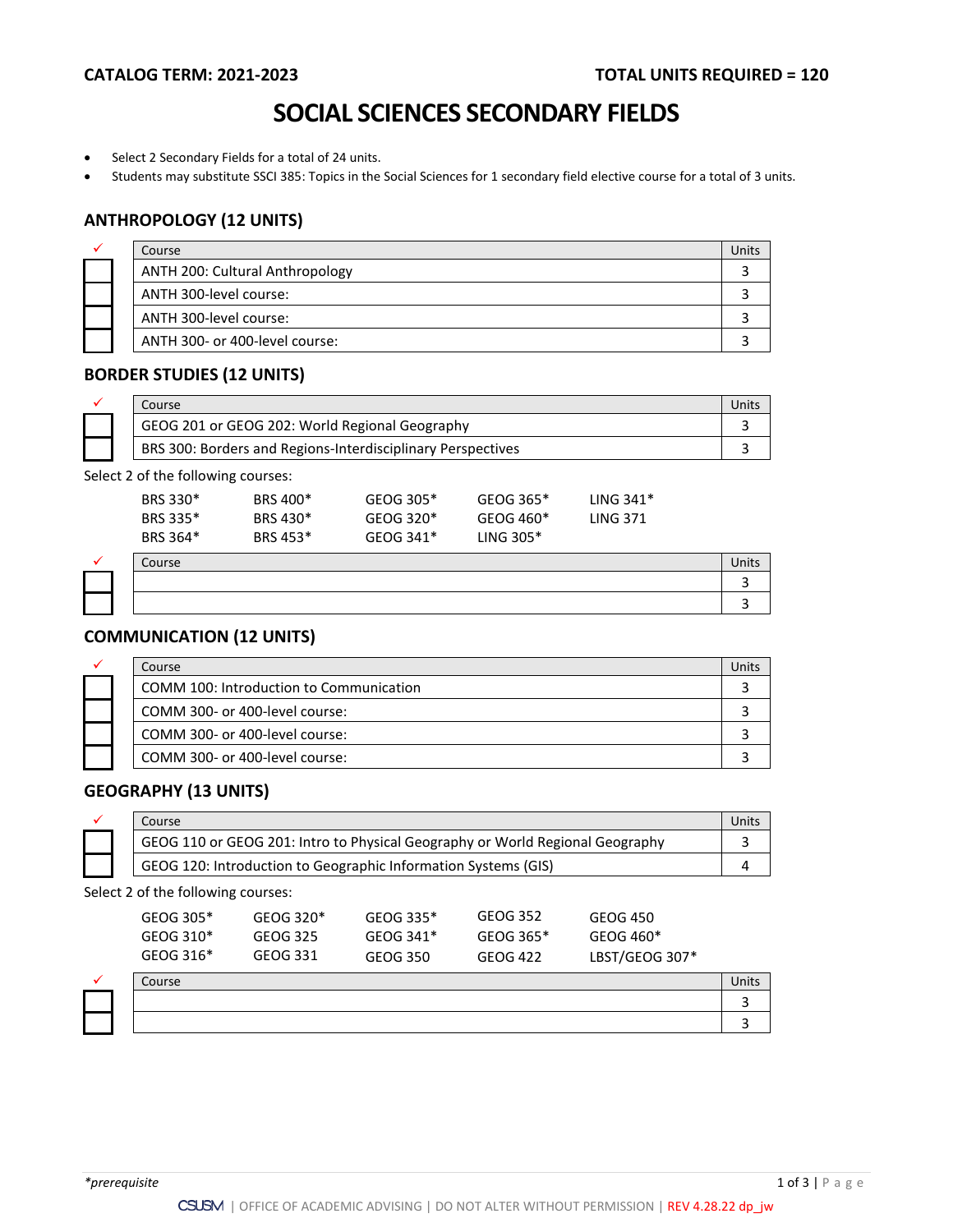### **SOCIAL SCIENCES SECONDARY FIELDS**

- Select 2 Secondary Fields for a total of 24 units.
- Students may substitute SSCI 385: Topics in the Social Sciences for 1 secondary field elective course for a total of 3 units.

#### **HISTORY (12 UNITS)**

History courses must include 2 different world areas, as well as the study of the history of women, gender, or U.S. ethnic/minority studies.

| ✓ | Course                                              | Jnits. |
|---|-----------------------------------------------------|--------|
|   | Lower-division HIST course:                         |        |
|   | HIST 300- or 400-level <b>World Area #1</b> course: |        |
|   | HIST 300- or 400-level <b>World Area #2</b> course: |        |
|   | HIST 300- or 400-level course:                      |        |

*History of women, gender, or U.S. ethnic/minority studies course:* 

#### **LINGUISTICS (12 UNITS)**

| ✓ | Course |                                                                                    | <b>Units</b> |
|---|--------|------------------------------------------------------------------------------------|--------------|
|   |        | LING 200: English Grammar and Syntax                                               |              |
|   |        | LING 300: Introduction to Linguistics (*LING 101; LING 200 accepted for SS majors) |              |
|   |        | LING 300- or 400-level course:                                                     |              |
|   |        | LING 300- or 400-level course:                                                     |              |

#### **POLITICAL SCIENCE (12 UNITS)**

Courses must meet 2 of the 4 fields of Political Science:

- 1.US Government & Politics (**USGP**): PSCI courses numbered 300-329, 391, 397, 401-422
- 2. Comparative Politics (**CP**): PSCI courses numbered 337-349, 397, 431-449
- 3. International Politics (**INP**): PSCI courses numbered 355-369, 396, 450-469
- 4. Political Theory (**PT**): PSCI courses numbered 371-379, 470-480

| ✓ | Course                                  | Jnit |
|---|-----------------------------------------|------|
|   | Lower-division PSCI course:             |      |
|   | PSCI 300- or 400-level Field #1 course: |      |
|   | PSCI 300- or 400-level Field #2 course: |      |
|   | PSCI 300- or 400-level course:          |      |

#### **PSYCHOLOGY (12 UNITS)**

|  | Course                               |  |
|--|--------------------------------------|--|
|  | PSYC 100: Introduction to Psychology |  |
|  | PSYC 300- or 400-level course:       |  |
|  | PSYC 300- or 400-level course:       |  |

#### Select 1 course from the following:

|  | PSYC 330 (*GE Area D) PSYC 332 (*PSYC 230) PSYC 360 (*PSYC 230) PSYC 362 (*PSYC 230) |  |
|--|--------------------------------------------------------------------------------------|--|
|  |                                                                                      |  |

|  | Course | Units |
|--|--------|-------|
|  |        |       |
|  |        |       |